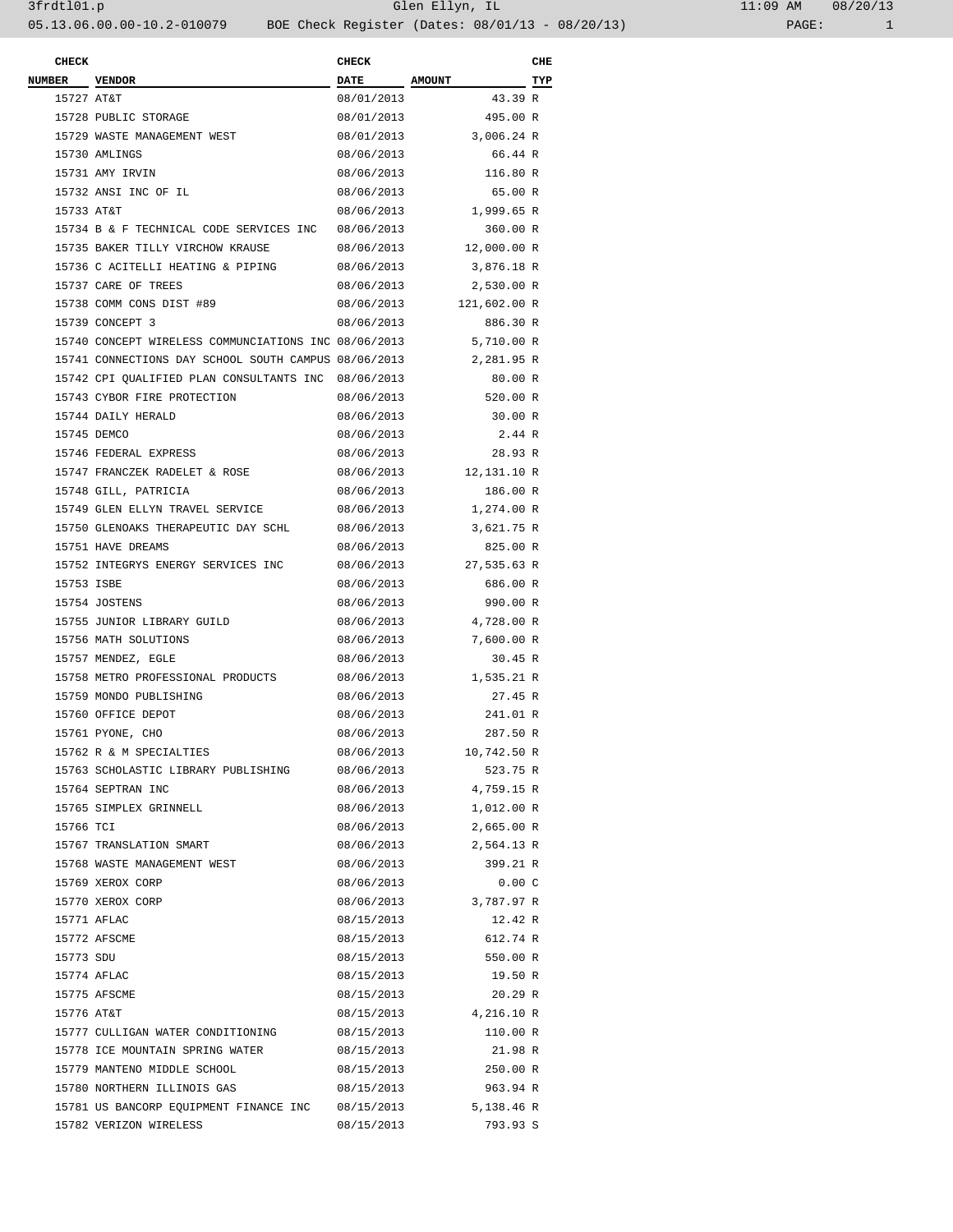| <b>CHECK</b>  |                                                      | <b>CHECK</b> |             | CHE |
|---------------|------------------------------------------------------|--------------|-------------|-----|
| <b>NUMBER</b> | <b>VENDOR</b>                                        | DATE AMOUNT  |             | TYP |
|               | 15783 VILLAGE OF GLEN ELLYN                          | 08/15/2013   | 1,572.41 R  |     |
|               | 15784 WHEATON PARK DISTRICT                          | 08/15/2013   | 1,020.00 R  |     |
| 15785 ACP     |                                                      | 08/20/2013   | 586.71 R    |     |
|               | 15786 ADEMUYIWA, SUNDAY                              | 08/20/2013   | 13.00 R     |     |
|               | 15787 ANDERSON PEST CONTROL                          | 08/20/2013   | 310.53 R    |     |
|               | 15788 BAKER TILLY VIRCHOW KRAUSE                     | 08/20/2013   | 1,435.00 R  |     |
|               | 15789 BALFE, EDWARD                                  | 08/20/2013   | 12.25 R     |     |
|               | 15790 BARONE'S RESTAURANT                            | 08/20/2013   | 119.00 R    |     |
|               | 15791 BRITTON, HEATHER                               | 08/20/2013   | 150.00 R    |     |
|               | 15792 BUIKEMAS ACE HARDWARE                          | 08/20/2013   | 149.25 R    |     |
|               | 15793 BURNS, MICHAEL                                 | 08/20/2013   | 34.25 R     |     |
|               | 15794 CALL ONE                                       | 08/20/2013   | 5,351.02 R  |     |
|               | 15795 CAMPBELL, LAURIE                               | 08/20/2013   | 12.60 R     |     |
|               | 15796 CARE OF TREES                                  | 08/20/2013   | 4,195.00 R  |     |
|               | 15797 CHICAGO OFFICE TECHNOLOGY GROUP                | 08/20/2013   | 792.00 R    |     |
|               | 15798 COMMONWEALTH EDISON                            | 08/20/2013   | 93.52 R     |     |
|               | 15799 COMPLETE HOOD SERVICE                          | 08/20/2013   | 250.00 R    |     |
|               | 15800 COONEY, FRANK CO INC                           | 08/20/2013   | 8,805.00 R  |     |
|               | 15801 COUNTRYSIDE WELDING INC                        | 08/20/2013   | 1,490.00 R  |     |
|               | 15802 CRUISE BOILER & REPAIR CO                      | 08/20/2013   | 9,968.00 R  |     |
|               | 15803 DIALED ACTION SPORTS TEAM                      | 08/20/2013   | 2,000.00 R  |     |
|               | 15804 DREISILKER ELECTRIC MOTORS                     | 08/20/2013   | 520.03 R    |     |
|               | 15805 DUPAGE COUNTY CLERK                            | 08/20/2013   | 20.00 R     |     |
|               | 15806 IMAGINE EASY SOLUTIONS INC                     | 08/20/2013   | 508.00 R    |     |
|               | 15807 EBSCO SUBSCRIPTION SVC                         | 08/20/2013   | 426.20 R    |     |
|               |                                                      |              | 1,700.67 R  |     |
|               | 15808 ECOLAB EQUIPMENT CO                            | 08/20/2013   | 6,039.81 R  |     |
|               | 15809 ELIM CHRISTIAN SERVICES                        | 08/20/2013   |             |     |
|               | 15810 FGM ARCHITECTS-ENGINEERS                       | 08/20/2013   | 11,869.92 R |     |
|               | 15811 FOX VALLEY FIRE & SAFETY                       | 08/20/2013   | 469.05 R    |     |
|               | 15812 FRANCZEK RADELET & ROSE                        | 08/20/2013   | 471.59 R    |     |
|               | 15813 GIMMEES                                        | 08/20/2013   | 3,964.01 R  |     |
|               | 15814 GLEN ELLYN CHAMBER COMMERCE                    | 08/20/2013   | 70.00 R     |     |
|               | 15815 GRAPHICS PLUS INC                              | 08/20/2013   | 600.00 R    |     |
|               | 15816 HAEFFNER, BRENDA                               | 08/20/2013   | 14.30 R     |     |
|               | 15817 HEINEMANN                                      | 08/20/2013   | 1,919.50 R  |     |
|               | 15818 HOUGHTON MIFFLING RECEIVABLES CO LL 08/20/2013 |              | 3,007.80 R  |     |
|               | 15819 KIM, STEPHEN                                   | 08/20/2013   | 13.55 R     |     |
|               | 15820 LEN'S ACE HARDWARE                             | 08/20/2013   | 132.44 R    |     |
|               | 15821 LEWIS, KELLY                                   | 08/20/2013   | 487.20 R    |     |
|               | 15822 LITTLE FRIENDS INC                             | 08/20/2013   | 3,437.76 R  |     |
|               | 15823 MAIL N STUFF                                   | 08/20/2013   | 62.50 R     |     |
|               | 15824 MCGRAW-HILL COMPANIES                          | 08/20/2013   | 26,991.98 R |     |
|               | 15825 MCKEEVER, JENNIFER                             | 08/20/2013   | 208.82 R    |     |
|               | 15826 METRO PROFESSIONAL PRODUCTS                    | 08/20/2013   | 2,141.40 R  |     |
|               | 15827 NORTHERN ILLINOIS GAS                          | 08/20/2013   | 317.28 R    |     |
|               | 15828 OFFICE DEPOT                                   | 08/20/2013   | 1,470.56 R  |     |
|               | 15829 PADDOCK ENTERPRISES, E T                       | 08/20/2013   | 695.00 R    |     |
|               | 15830 PROFESSIONAL PAVING & CONCRETE                 | 08/20/2013   | 9,987.00 R  |     |
|               | 15831 SASED                                          | 08/20/2013   | 160.00 R    |     |
|               | 15832 SCHOLASTIC INC                                 | 08/20/2013   | 29,796.90 R |     |
|               | 15833 SCHOLASTIC MAGAZINES                           | 08/20/2013   | 356.13 R    |     |
|               | 15834 SCHOOL SPECIALTY                               | 08/20/2013   | 1,827.41 R  |     |
|               | 15835 SEAL OF ILLINOIS                               | 08/20/2013   | 4,054.20 R  |     |
|               | 15836 SIMPLEX GRINNELL                               | 08/20/2013   | 4,525.00 R  |     |
|               | 15837 SOARING EAGLE ACADEMY                          | 08/20/2013   | 17,834.40 R |     |
|               | 15838 SPENCER, JOE                                   | 08/20/2013   | 40.25 R     |     |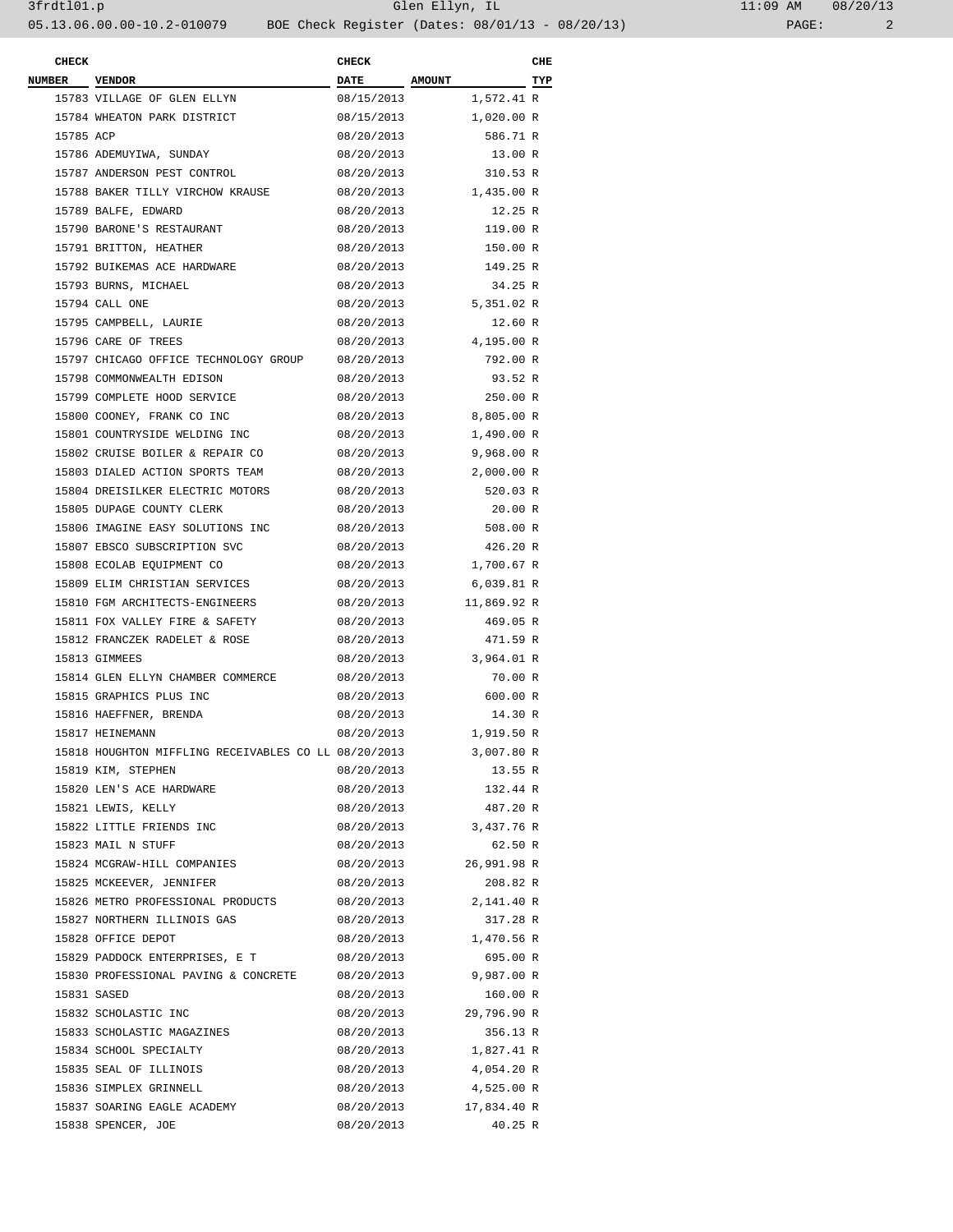| 11:09 AM |       | 08/20/13 |
|----------|-------|----------|
|          | PAGE: |          |

| <b>CHECK</b>       |                                              | <b>CHECK</b> |               | CHE |
|--------------------|----------------------------------------------|--------------|---------------|-----|
| <b>NUMBER</b>      | <b>VENDOR</b>                                | <b>DATE</b>  | <b>AMOUNT</b> | TYP |
|                    | 15839 STECKER, MAUREEN                       | 08/20/2013   | 20.97R        |     |
|                    | 15840 VALOR TECHNOLOGIES INC                 | 08/20/2013   | 4,950.00 R    |     |
|                    | 15841 VILLA PARK ELECTRIC SUPPLY             | 08/20/2013   | 1,270.18 R    |     |
|                    | 15842 WENGER CORP                            | 08/20/2013   | 3,648.00 R    |     |
|                    | 15843 XEROX CORP                             | 08/20/2013   | 0.00C         |     |
|                    | 15844 XEROX CORP                             | 08/20/2013   | 2,274.30 R    |     |
|                    | 201300001 CPI QUALIFIED PLAN CONSULTANTS INC | 08/15/2013   | 15,707.96 W   |     |
|                    | 201300002 CERIDIAN BENEFITS SVCS             | 08/15/2013   | 3,140.62 W    |     |
|                    | 201300003 ILLINOIS DEPT OF REVENUE           | 08/15/2013   | 24,820.33 W   |     |
|                    | 201300099 EDUCATIONAL BENEFIT COOP           | 08/05/2013   | 408,394.20 W  |     |
|                    | 201300100 EFLEX GROUP                        | 08/05/2013   | 442.98 W      |     |
| 201300101 T H I S  |                                              | 08/05/2013   | 6,347.83 W    |     |
|                    | 201300102 TEACHERS RETIREMENT SYSTEM         | 08/05/2013   | 50.00 W       |     |
|                    | 201300111 INTERNAL REV SERVICE               | 08/15/2013   | 99,100.64 W   |     |
| 201300112 T H I S  |                                              | 08/15/2013   | 1,362.92 W    |     |
|                    | 201300113 TEACHERS RETIREMENT SYSTEM         | 08/15/2013   | 6,958.92 W    |     |
|                    | 201300117 ILLINOIS DEPT OF REVENUE           | 08/15/2013   | 85.10 W       |     |
|                    | 201300118 INTERNAL REV SERVICE               | 08/15/2013   | 456.47 W      |     |
| 201300119 REV TRAK |                                              | 08/19/2013   | 2,157.46 W    |     |
|                    | 201300120 UNUM LIFE INSURANCE                | 08/19/2013   | 2,739.88 W    |     |
|                    | 201300121 US BANCORP                         | 08/19/2013   | 160,000.00 W  |     |
|                    |                                              |              |               |     |

Totals for checks 1,174,991.45